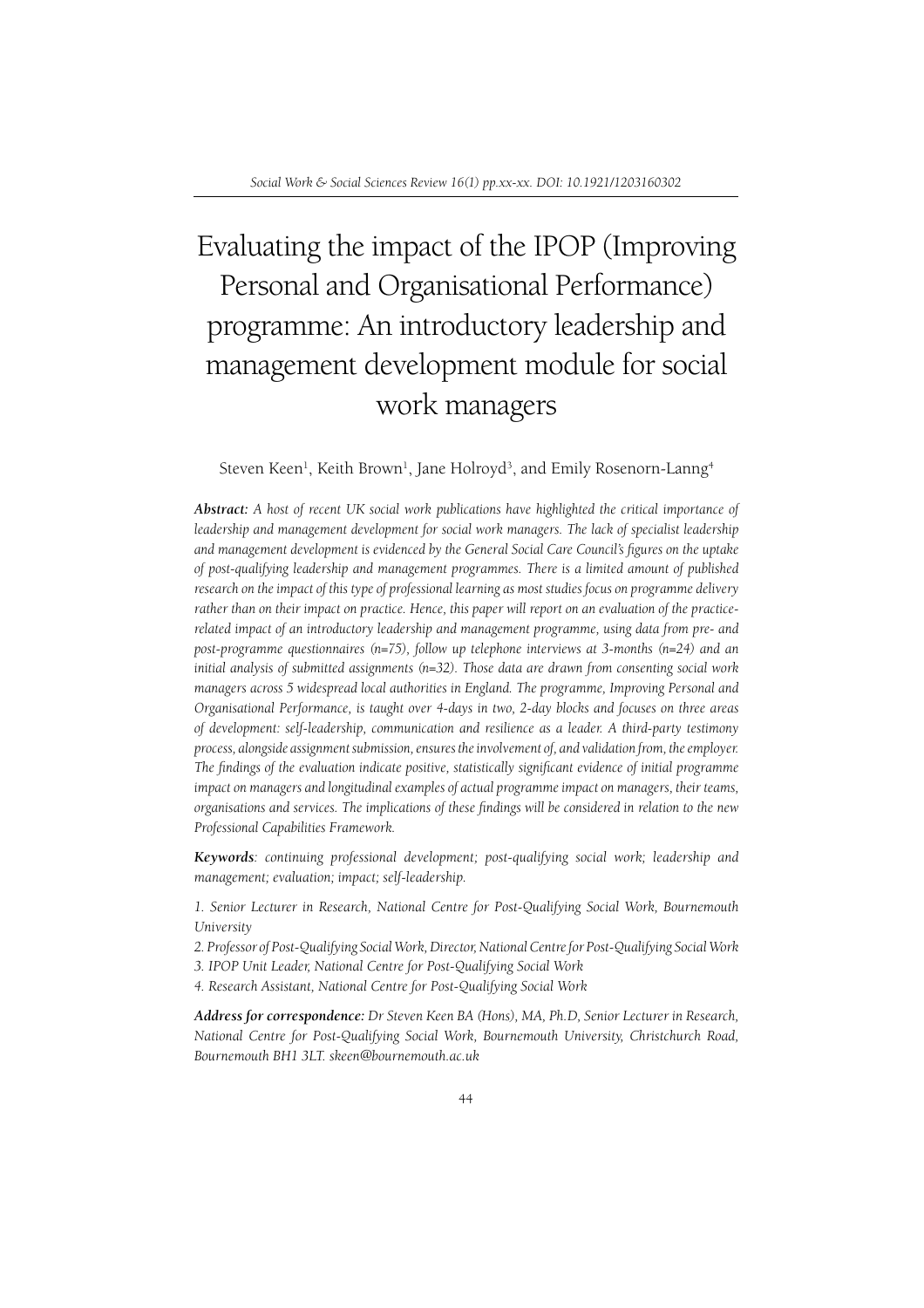## Introduction

Since 2009, UK social work publications have highlighted the critical importance of future leadership development for social work managers. Laming (2009) pointed out how serious social work case reviews cite the significance of effective leadership and management in the same year as the Social Work Task Force recommended the creation of dedicated programmes of training and support for frontline social work managers (DCSF, 2009). Professional leadership and the taking of responsibility for the professional learning and development of others via management, supervision, mentoring, and the like, then became one of nine capabilities within the new Professional Capabilities Framework for social workers (TCSW, 2012). Eileen Munro's (2011) review of child protection recommended the appointment of a principal, local authority, child and family social worker that is both a senior manager and yet remains involved in frontline practice. Under the new Ofsted (2012) framework for the inspection of local authority children's services, the quality of leadership and management is one of three key areas that inspectors will judge. That leadership and management development is crucial for the future of social work is not in doubt – the exact nature and potential impact of this development is (Watson, 2008; Leinster, 2010; Hafford-Letchfield & Bourn, 2011).

In response to the above political and professional agenda, Learn to Care, the professional association for workforce development managers in social care commissioned Holroyd and Brown (2011) to develop a leadership pathway for social work managers. The IPOP (Improving Personal and Organisational Performance) (Holroyd, 2012) programme is the starting point of this pathway and its evaluation is the subject of this paper. IPOP has been designed as an introductory unit for social work managers with little or no experience of formal leadership and management development and leads to the award of a Graduate Certificate in Leadership and Management within the National Centre for Post-Qualifying Social Work at Bournemouth University.

## Post-qualifying leadership and management development

In the early 1990s, the regulatory body for social work at the time introduced a framework for post-qualifying education and training providing two levels of professional award – a post-qualifying award (for most social workers) and an advanced award for specialist studies (see Taylor et al*.* 2010). This framework was in part based on the American idea of competence-based education (Yelloly, 1995) and has been superseded twice since then; first, by a revised post-qualifying framework in 2007 (GSCC, 2004), and second, by the recent Professional Capabilities Framework for social workers highlighting, as the title suggests, a move away from competence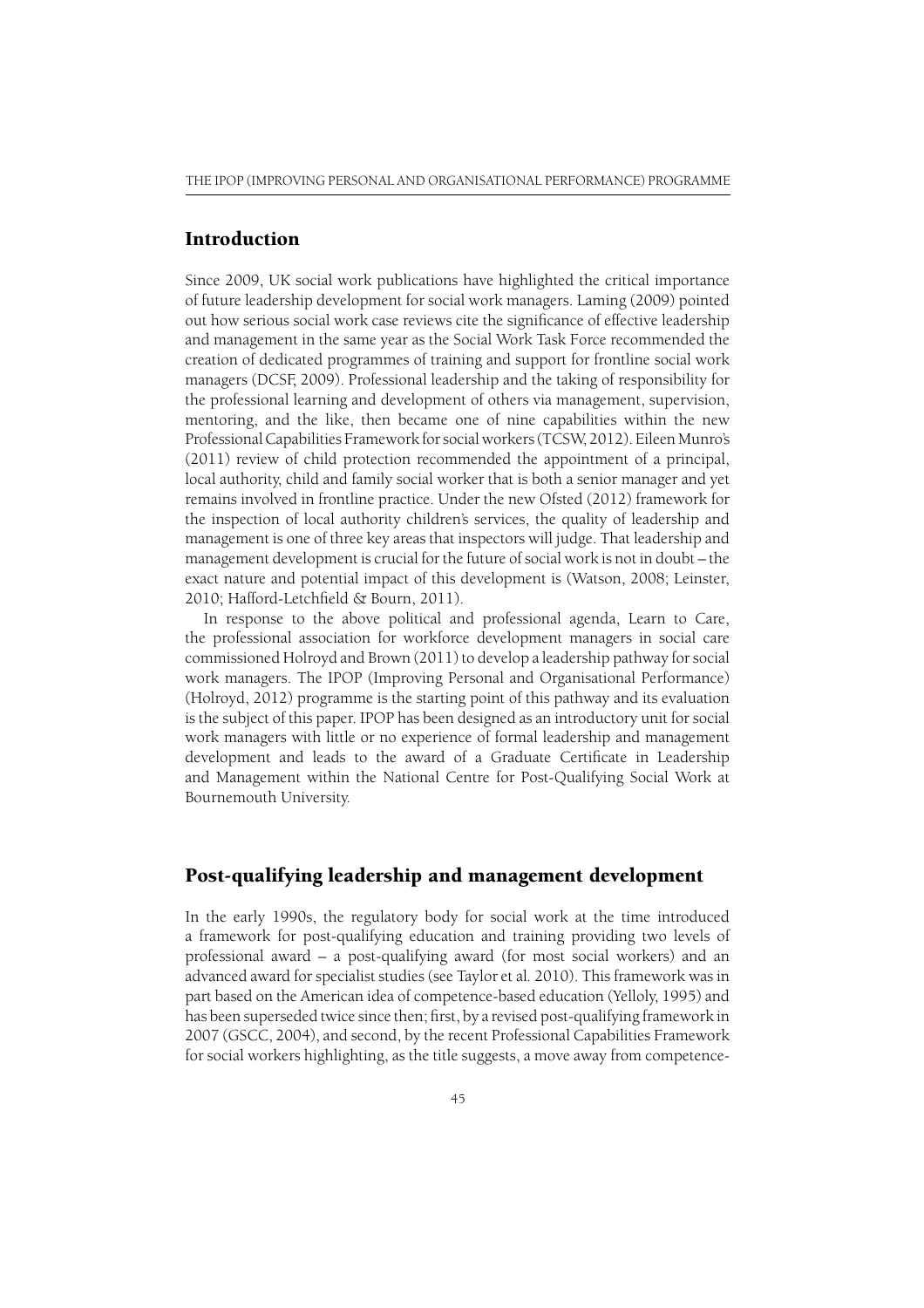based education (TCSW, 2012). The revised post-qualifying framework for social workers provides the immediate background to this study as it includes a range of specialist, higher specialist and advanced programmes of study for child care, adult or mental health social workers and/or those working as practice educators or managers (GSCC, 2004).

Empirical evidence about the effectiveness of this type of leadership and management development programme, 'its prescribed curriculum and outcomes, is not strong...there is insufficient knowledge in the field about social work managers' pivotal but challenging role to improving relationships within and between the organisations working together to provide more seamless, responsive and integrated services' (Hafford-Letchfield & Bourn, 2011, p.499). Therefore, 'research and debate in the area of social work management and leadership is still in its infancy' (Hafford-Letchfield & Lawler, 2010, p.5). McAllan and MacRae's (2010) evaluation of a leadership development programme for actual and prospective social work managers within a single Scottish council is a rare empirical example. What evidence there is often refers to localised evaluations of (non-leadership and management) postqualifying social work programmes (for example, Bailey, 2002; Bailey et al.*,* 2003; Brown & Keen, 2004; Brown et al., 2008; Doel et al., 2008; Webber et al*.,* 2010; Chapman & Morris ,2011; Kelly & Jackson, 2011; Platt, 2011; Webber & Salter, 2011). Indeed, as Carpenter (2011, p.137) points out 'there is, as yet, little evidence of changes in behaviour as a result of social work education' in general.

Perhaps this lack of evaluative evidence should not surprise us, as enrolments in the revised post-qualifying social work leadership and management specialism only reached 133 candidates (5% of total post-qualifying candidates) in 2009-10 (GSCC, 2011). In total, about 360 candidates have enrolled on the leadership and management specialism since 2007 (GSCC ,2011) with 97 (27%) of these candidates studying with the National Centre for Post-Qualifying Social Work at Bournemouth University. Given the estimate that 14% of social workers are likely to hold managerial positions (TIC 2012) – equivalent to about 12,000 social work managers – this level of investment in leadership and management development and its evaluation thereof is paltry. More recently, however, the number of candidates enrolling on leadership and management programmes at Bournemouth University has increased markedly since 2010 (n=314).

The evaluation of leadership and management development should be an integral part of its improvement. To show evidence of in-depth impact beyond learners' reactions, it is essential for evaluations to move towards assessing changes in behaviour and organisational practice, and benefits to users and carers (McAllan & MacRae, 2010; Carpenter, 2011; Holroyd & Brown, 2011). Within this context, therefore, the overarching aim of this study has been to evaluate the impact of IPOP on the practice of social work managers, and more specifically to seek out evidence of changes in managerial behaviour and organisational practice across a number of widespread organisations.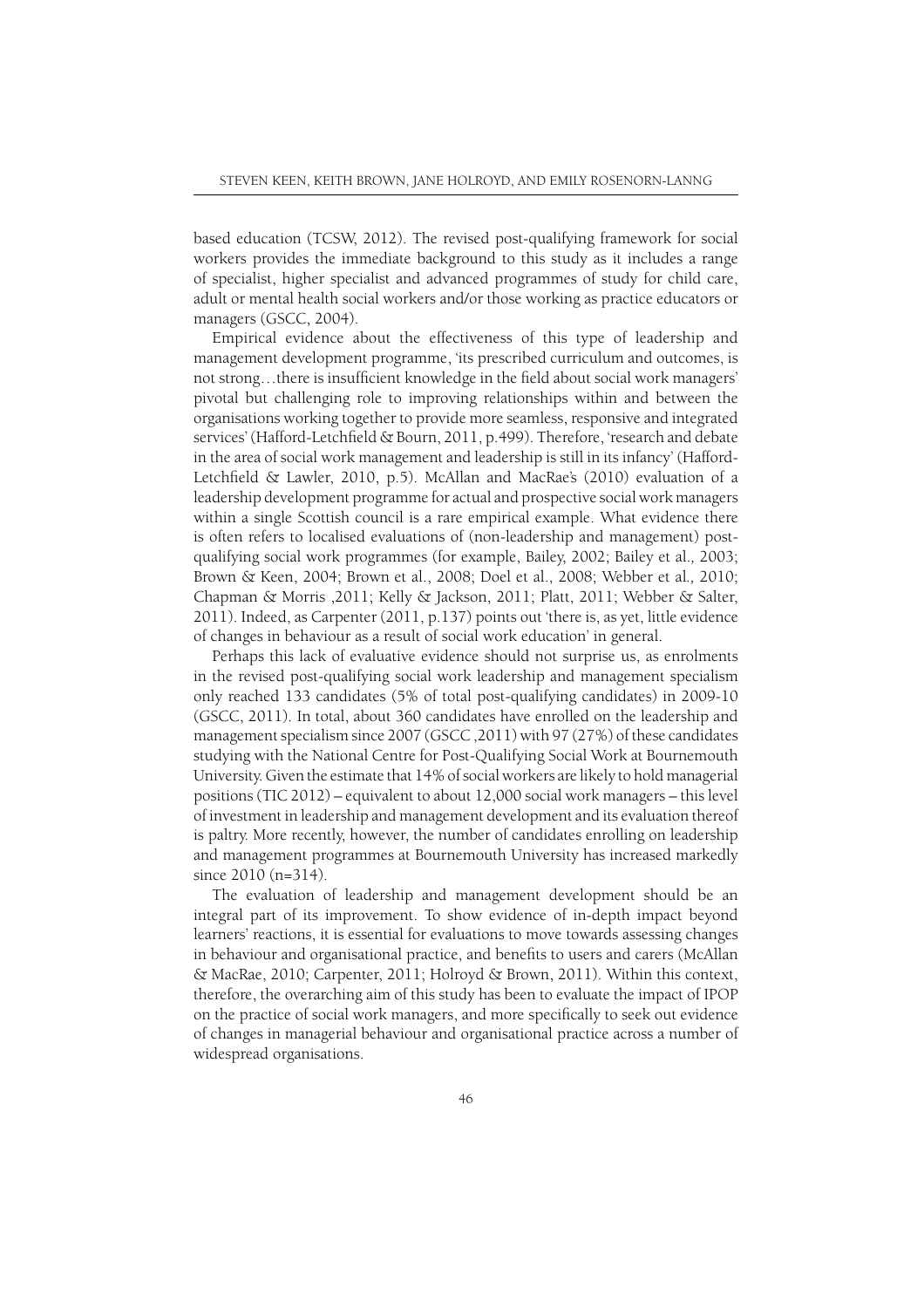## IPOP

Originally designed for managers with little or no experience of leadership and management development (as opposed to leadership and management experience in general), IPOP is an introductory 40 level H or 6 credit unit (equivalent to the academic standard of an undergraduate student's final year). Candidates can continue with four, further 20 credit units to exit with either a Graduate Diploma in Leadership and Management or top-up their previous qualifications to receive a BA (Hons) in Leadership and Management. Therefore, IPOP is the starting point of a pathway of leadership and management development (Holroyd & Brown, 2011).

The IPOP programme is based on relevant frameworks and recommendations (for example: DCSF, 2009; GSCC, 2007; Leadership Academy, 2011; TCSW, 2012) and discussions with local employers, and focuses on three key areas of development, each in part influenced by the theories and practice of Neuro-linguistic Programming (NLP):

- Self-leadership
- Written, verbal and non-verbal communication
- Resilience

NLP has three components: neuro – how we use our neurology to think and feel; linguistic – how we use language to influence others and ourselves; and programming – how we act to achieve the goals we set (Walker 2004). Chosen in this study for its emphasis on 'change', NLP has gained significant recent attention for example as part of the positively evaluated Fast Track leadership programme for teachers (Jones & Attfield, 2007). IPOP managers are encouraged via a focus on NLP techniques, to explore their leadership and management capability, starting with themselves, in part by developing an action plan focusing on two (personal and organisational) objectives and critically reflecting upon their impact and experience via a two-part assignment:

- Part  $A (2,000 \text{ to } 3,000 \text{ words})$  Action plan with critical analysis of chosen outcomes
- Part  $B (3,000)$  to 4,000 words) Reflection and critical analysis of the implementation of the above aligned action plan

A 'third party' testimony, usually written by a manager's line manager, provides evidence and confirmation of the practical application and impact of the objectives within the action plan. The third party testimony handbook, a general programme handbook and a reader and guidance on additional learning needs and information skills are sent prior to the start of the programme.

The concept of self-leadership is a new approach defined as 'the process of influencing oneself' to create the direction and motivation needed to perform (Manz & Neck, 2009, p.4). It builds on previous concepts of self-awareness (see Neill, 2009), self-management (Politis, 2005) and distributed leadership (see Gray et al*.,*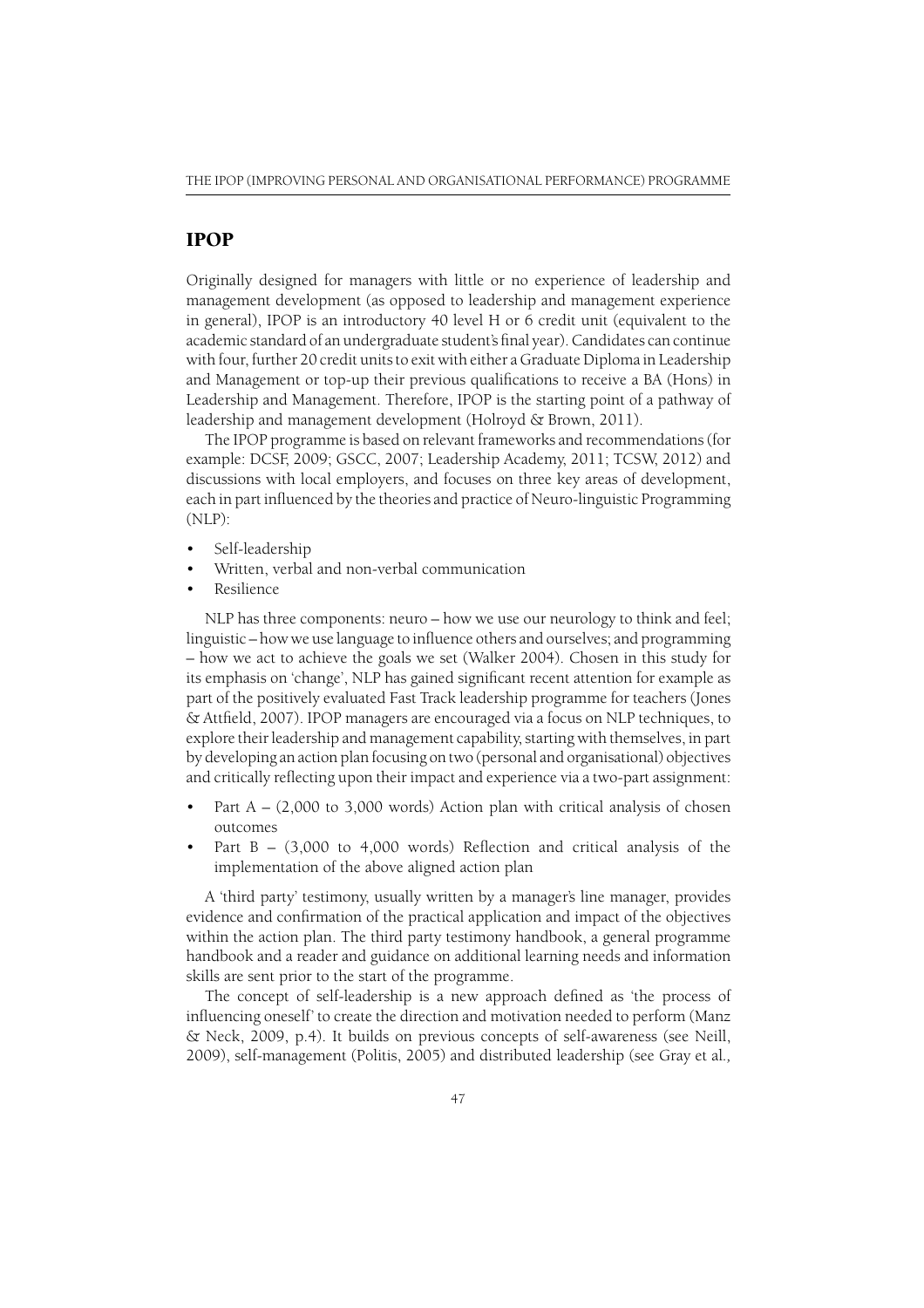2012) and centres on changing the behaviour of managers as a result of changing they way they think and communicate (Manz & Neck, 2009; Holroyd & Brown, 2011). Therefore, self-leadership is not just about self, but encompasses how a manager works more effectively within teams and organisations and so recognises the often artificial distinctions found in the literature between 'leadership' and 'management' – both are required in social work (Jones, 2010; Holroyd & Brown, 2011).

## Method

Junior and senior managers of adult and children's services (n=75, out of a total of 98) from seven IPOP cohorts spread across five widespread local authorities (and three other independent, voluntary and private sector organisations) in England consented to take part in a prospective, three-stage evaluation – after reading an information sheet containing details about the purpose and process of the evaluation (including statements about anonymity, confidentiality and complaints), and signing a consent form:

Stage 1: pre-post questionnaires Stage 2: follow up telephone interviews at 3-months Stage 3: an analysis of submitted assignments

Similar to McAllan and MacRae's (2010) methodology of questionnaires and follow-up interviews, IPOP questionnaires, administered before the start of the programme and at the completion of teaching on day 4, used a mix of 4, 5 and 10 point rating scales with open questions to allow for programme evaluation over a six week period. Questions and statements mirror course content, for instance, around resilience, communication, and building and managing relationships, and also cover the organisation and delivery of the programme. Pre-post data from 75 managers was summarised by cohort and as a group of cohorts, using simple frequencies and descriptive statistics (that is, mean, median and mode), content analysis and other statistical measures where appropriate (that is, Wilcoxon signed rank test, Kruskal-Wallis test, and regression analyses). This data acted as a building block for Stage 2 of the evaluation as the telephone interviews provided an opportunity to follow up areas of statistically significant change to gain concrete examples of programme impact.

Audio-recorded telephone interviews with a sub-sample of 24 consenting managers took place about three months after IPOP teaching and lasted between 7 and 25 minutes. Each recording has been studied at least once in order to produce detailed notes on the programme in general and examples of IPOP-related impact over time – and the framework of this content analysed using a series of charts (Ritchie  $\&$ Lewis, 2003).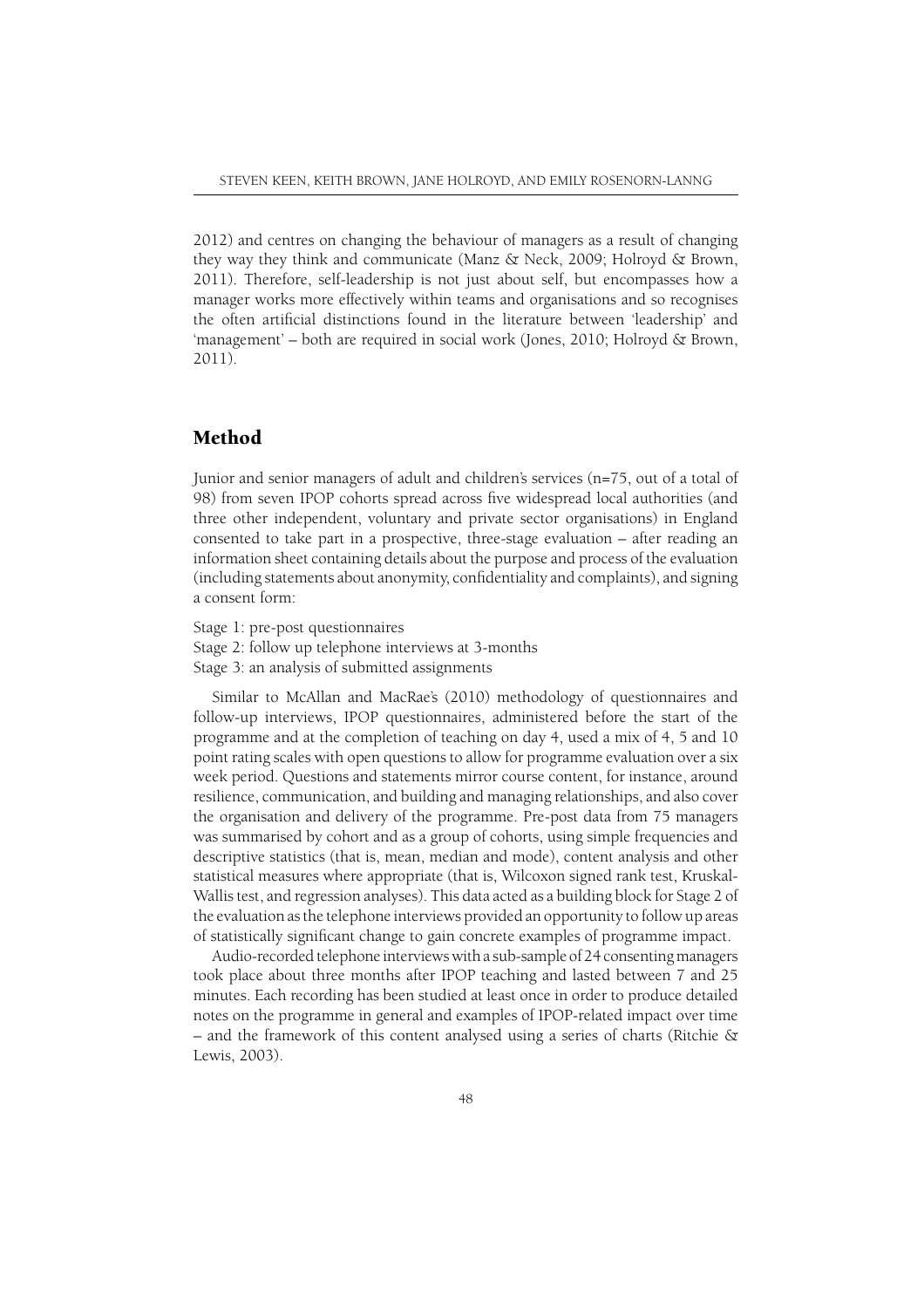Stage 3 involved an initial review of managers' submitted assignments (n=32) from Agency 1 and Agency 3. The emphasis of the assignment is on translating IPOPrelated learning to the work environment with a focus on 'change' – encouraging managers to specify objectives or targets they are currently working on or which may have already been identified as part of a performance development appraisal. A more detailed analysis of a larger number of submitted assignments is the subject of another manuscript, however, this initial review includes the grouping of key objectives and written feedback from third party testimonies and IPOP managers. The three stages of this evaluation took place between February 2011 and June 2012.

## Results

As the focus of this study is to evaluate IPOP and its impact on practice, this section is divided into two main parts after details about the profile of managers – course evaluation and further course impact. Italicised text refers to verbatim, anonymised quotations, some of which have been tidied to improve readability without losing meaning.

### Profile of managers

The sample of 75 managers from the seven IPOP cohorts consenting to take part in the evaluation contained just over three-quarters of the total attendees (see Table 1). Although originating from five widespread local authorities (and three other agencies) in England, over half of this sample works for a large council in the South of England. The vast majority of completed questionnaires and interviews derive from managers working in agencies 1-3 and approximately one-quarter of the total attendees consented to the telephone interview.

| Agency   | <b>IPOP</b> Attendees | Questionnaire Sample | Interview Sample |  |
|----------|-----------------------|----------------------|------------------|--|
| Agency 1 | 46                    | 41                   | 10               |  |
| Agency 2 | 29                    | 16                   |                  |  |
| Agency 3 | 14                    | 12                   | 5                |  |
| Agency 4 |                       |                      |                  |  |
| Agency 5 |                       | $\left($             | 0                |  |
| Other    |                       |                      |                  |  |
| Totals   | 98                    | 75                   | 24               |  |

Number of Managers by Agency

Table 1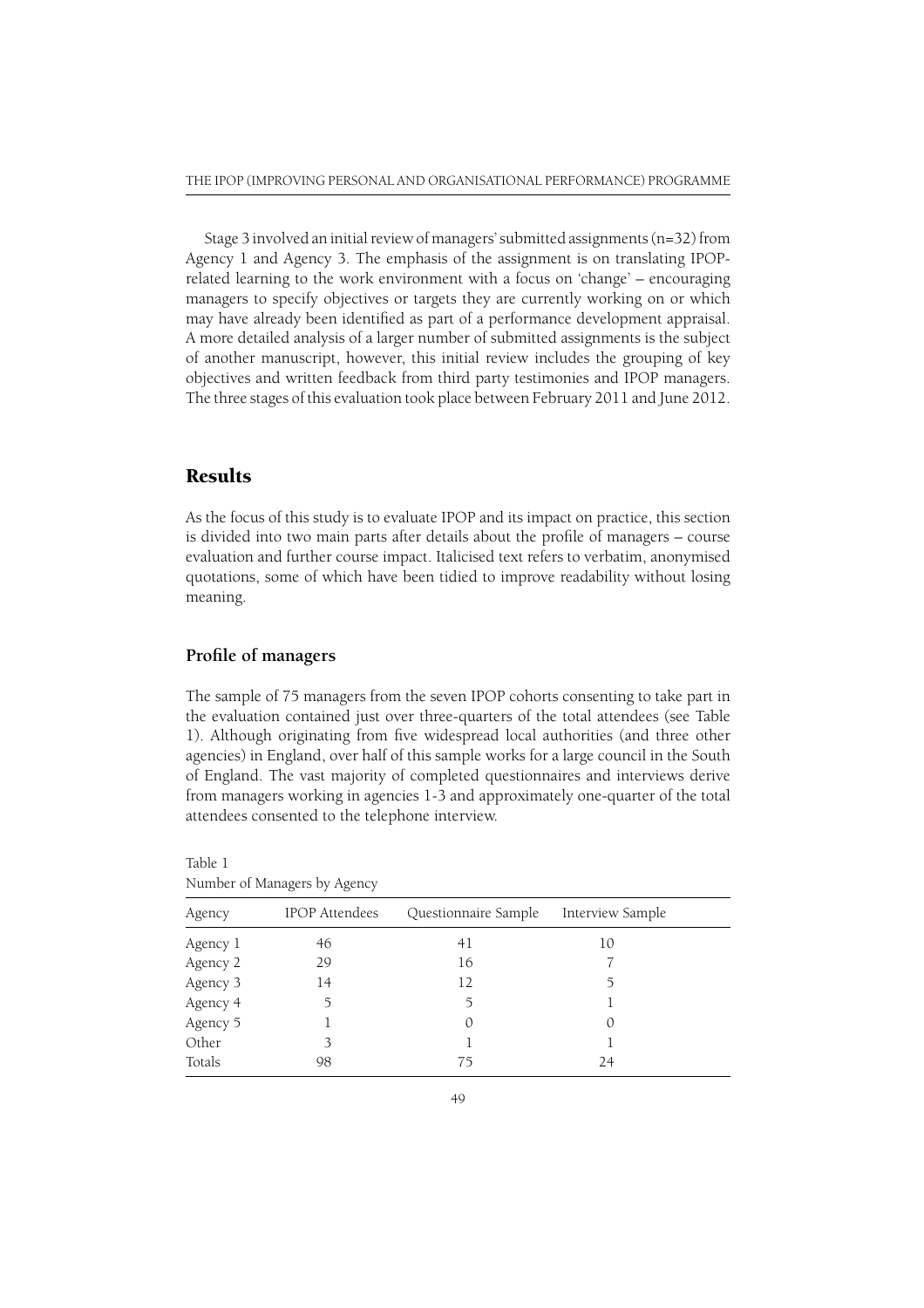The characteristics of this sample are broadly similar to all candidates completing other leadership and management programmes at BU in that the majority are female  $(69\%)$ , aged over 41  $(60\%)$ , have at least a degree level qualification  $(60\%)$ , have no additional learning needs (88%) and class their ethnicity as 'white' (97%).

## **Course evaluation**

Managers evaluated IPOP positively – 94% rated it 'excellent' or 'good' (see Table 2). No manager rated IPOP as poor. Managers were also asked to agree or disagree with a series of more detailed assertions around programme delivery. Nearly all managers (range 96%–100%) agreed or strongly agreed with the nine statements listed in Table 2. Virtually 60% (p<0.01) of the variance in overall course evaluation ratings may be predicted by managers' expectations of 'the subject content and range of topics'. There is no significant difference in the average ratings by cohort (Kruskal-Wallis  $test$ ) – put another way, these positive findings are consistent across each cohort. Even when the course had not met prior expectations in regards to content the most sceptical of managers had still found IPOP of benefit:

*I have to say that I felt quite negative about this being an appropriate course for me as it did not cover what I thought it would i.e. role expectations of me and what was being put on me in my new role. Now I can see the benefit of looking at me first in order to look beyond.* 

From the open responses to the post-course questionnaire, managers appeared to appreciate three core aspects of IPOP:

- The communicative ability and motivational style of the course tutors  $(n=21)$ *the tutor – very engaging, knowledgeable and helpful … the comfortableness of the course i.e. the easy and calm manner in which the course materials are delivered.*
- Course content (n=15) As expected, given much of the variance in overall course evaluation ratings is predicted by managers' expectations of 'the subject content and range of topics'
- Group participation (n=6)

However, managers across all cohorts (n=34) believed they required more 'time' to reflect on, discuss and apply the learning, and practise the taught techniques. For example, managers would have appreciated more opportunities for:

*longer discussion on specific topics i.e. some topics, advanced questioning skills I feel could have been discussed further.*

*reflection on the learning – if a study day took place between the blocks of teaching, that would have helped.*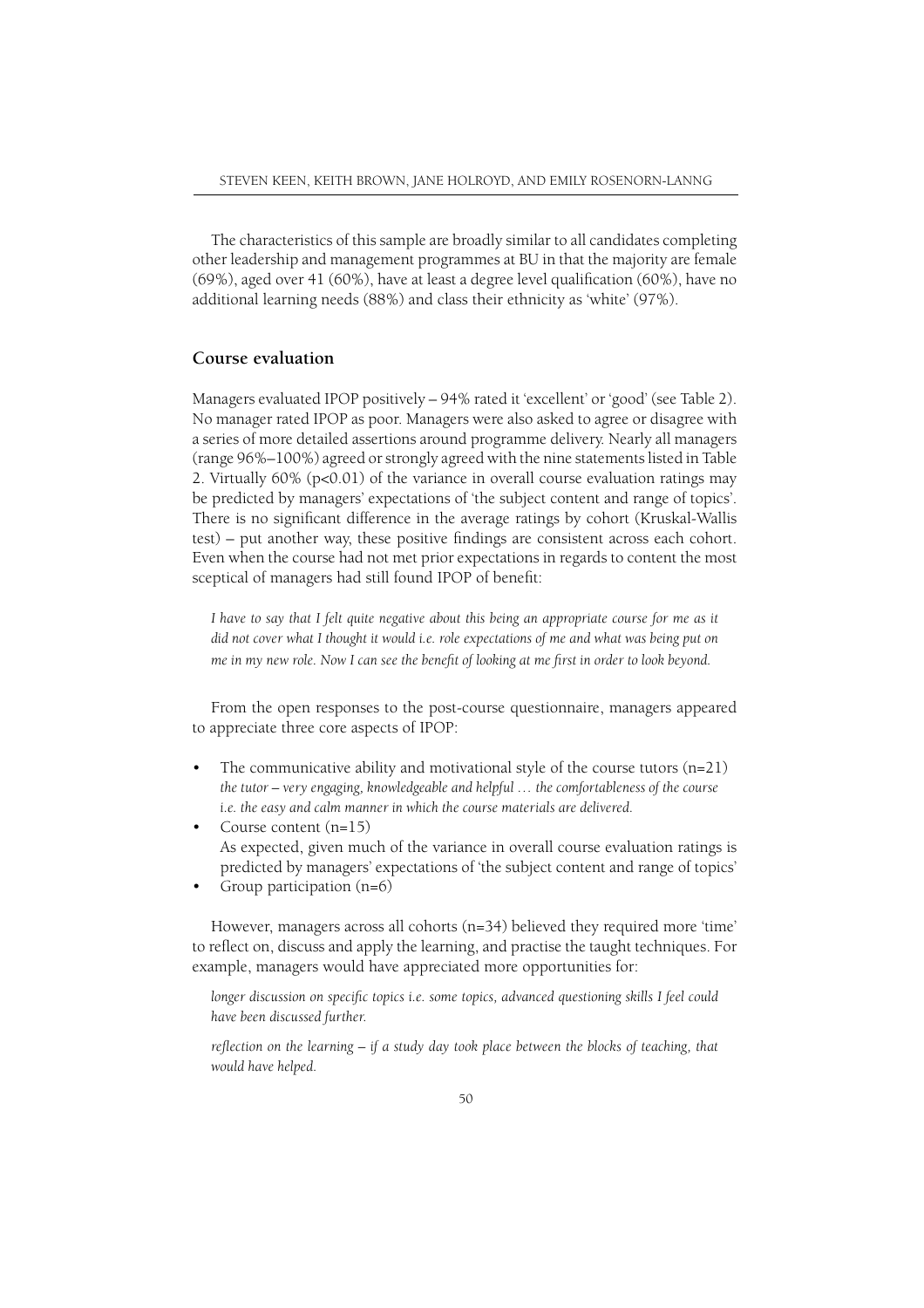| Evaluation<br>Table 2: Overall Course                                             |                          |                    |                          |            |                          |              |         |                       |               |
|-----------------------------------------------------------------------------------|--------------------------|--------------------|--------------------------|------------|--------------------------|--------------|---------|-----------------------|---------------|
|                                                                                   |                          | Excellent (1       |                          | Good $(2)$ |                          | Fair (3)     |         | Poor (4)              | Mean          |
| Overall, I would evaluate the Introduction to                                     | Count                    | Valid N %          | Count                    | Valid N %  | Count                    | Valid N %    | Count   | Valid N %             |               |
| Leadership and Management course as                                               | 32                       | 51%                | 27                       | 43%        | 4                        | 6%           | $\circ$ | 0%                    | $\frac{6}{1}$ |
|                                                                                   |                          | Strongly Agree (1) |                          | Agree (2)  |                          | Disagree (3) |         | Strongly Disagree (4) | Mean          |
|                                                                                   | Count                    | Valid N %          | Count                    | Valid N %  | Count                    | Valid N %    | Count   | Valid N %             |               |
| structured and<br>The sessions were well<br>coherent                              | $\overline{Q}$           | 63%                | 24                       | 38%        | $\circ$                  | $0\%$        | $\circ$ | 6%                    | 1.38          |
| The teaching was clear and informative                                            | $\frac{4}{3}$            | 67%                | 21                       | 33%        | $\circ$                  | $0\%$        | $\circ$ | $0\%$                 | 1.33          |
| range of topics<br>The subject content and<br>met my expectations                 | 27                       | 42%                | $\overline{\mathcal{E}}$ | 48%        | $\circ$                  | 9%           | $\circ$ | 0%                    | 1.67          |
| appropriate level and in sufficient depth<br>with at the<br>The topics were dealt | 28                       | 44%                | 33                       | 52%        | 3                        | 5%           | $\circ$ | $0\%$                 | 1.61          |
| The trainer actively involved me in the<br>learning process                       | 52                       | 81%                | $\overline{\mathbb{L}}$  | 19%        | $\circ$                  | 0%           | $\circ$ | $0\%$                 | 1.19          |
| I was satisfied with the pace of learning                                         | 38                       | 59%                | 24                       | 38%        | $\overline{\mathcal{C}}$ | 3%           | $\circ$ | $0\%$                 | 1.44          |
| ideas were<br>New and/or complex<br>explained clearly                             | $\frac{4}{1}$            | 64%                | 23                       | 36%        | $\circ$                  | 0%           | $\circ$ | 0%                    | 1.36          |
| I feel able to express my professional<br>reasoning/judgment in the assignment    | 25                       | 53%                | $\overline{21}$          | 45%        |                          | 2%           | $\circ$ | $0\%$                 | 1.49          |
| me feel more<br>The course has made<br>confident in the subject                   | $\overline{\mathcal{E}}$ | 47%                | 32                       | 50%        | $\sim$                   | 3%           | $\circ$ | $0\%$                 | 1.56          |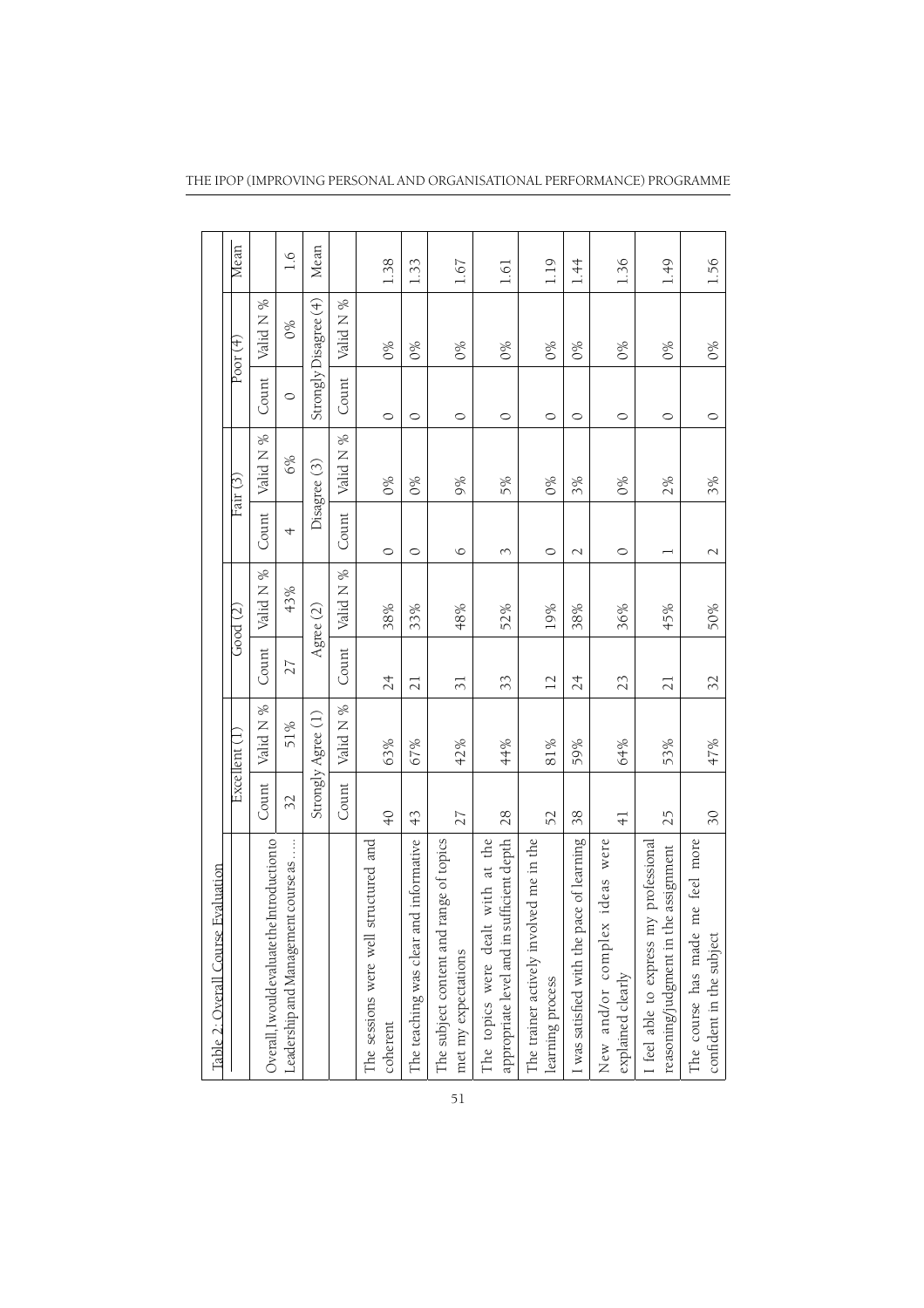linking the learning more specifically to our roles.

Indeed, managers (n=28) viewed workload pressures and their lack of 'time' at work as the foremost constraint to the application of IPOP related learning:

*working in a chaotic environment means that you sometimes cannot stop and reflect on inappropriate actions.*

*it's not having the time at work to focus on changes and how to improve the team and organisation's performance goals.*

A smaller number of managers would have liked more opportunities to explore the expectations of the assignment  $(n=6)$  and 'management and leadership strategies' outside of NLP (n=5). Not surprisingly, a similar number of managers believed there should have been less emphasis on theories (n=7) and more of a balance between teaching content, tasks, the assignment and re-capping (n=6). For example: On this course there should have been less…

*theory and more opportunity to consolidate learning intensity – I feel it should have been delivered over 6, not 4 days'*

The IPOP team have already responded to many of these comments in the form of updates to the handbook, teaching content and employer briefing documents about the expectations and time commitment required. Nevertheless, when invited in the post-course questionnaire to respond to an open question about what they had gained most from IPOP, responses could be grouped into two main themes – increases in self-awareness and confidence (n=48) and '*how to use*' certain techniques taught on the programme in practice (n=21). When asked to provide one example of how their practice might alter as a result of IPOP, again managers across all cohorts highlighted two key expected changes:

- The use of techniques, taught on the programme, in everyday practice  $(n=45)$  e.g. *'I will think more carefully about how I communicate with different staff and organisations to ensure I get what is needed'.*
- Increases in self-awareness and confidence (n=32) e.g. *'I will have more confidence in my own practice; being able to challenge people's statements'.*

These key themes of increased self-awareness, confidence and communicative ability are confirmed by an 'all cohort' analysis of responses to 19 'pre and post' statements and questions (see Table 3). At the end of the four days of IPOP teaching,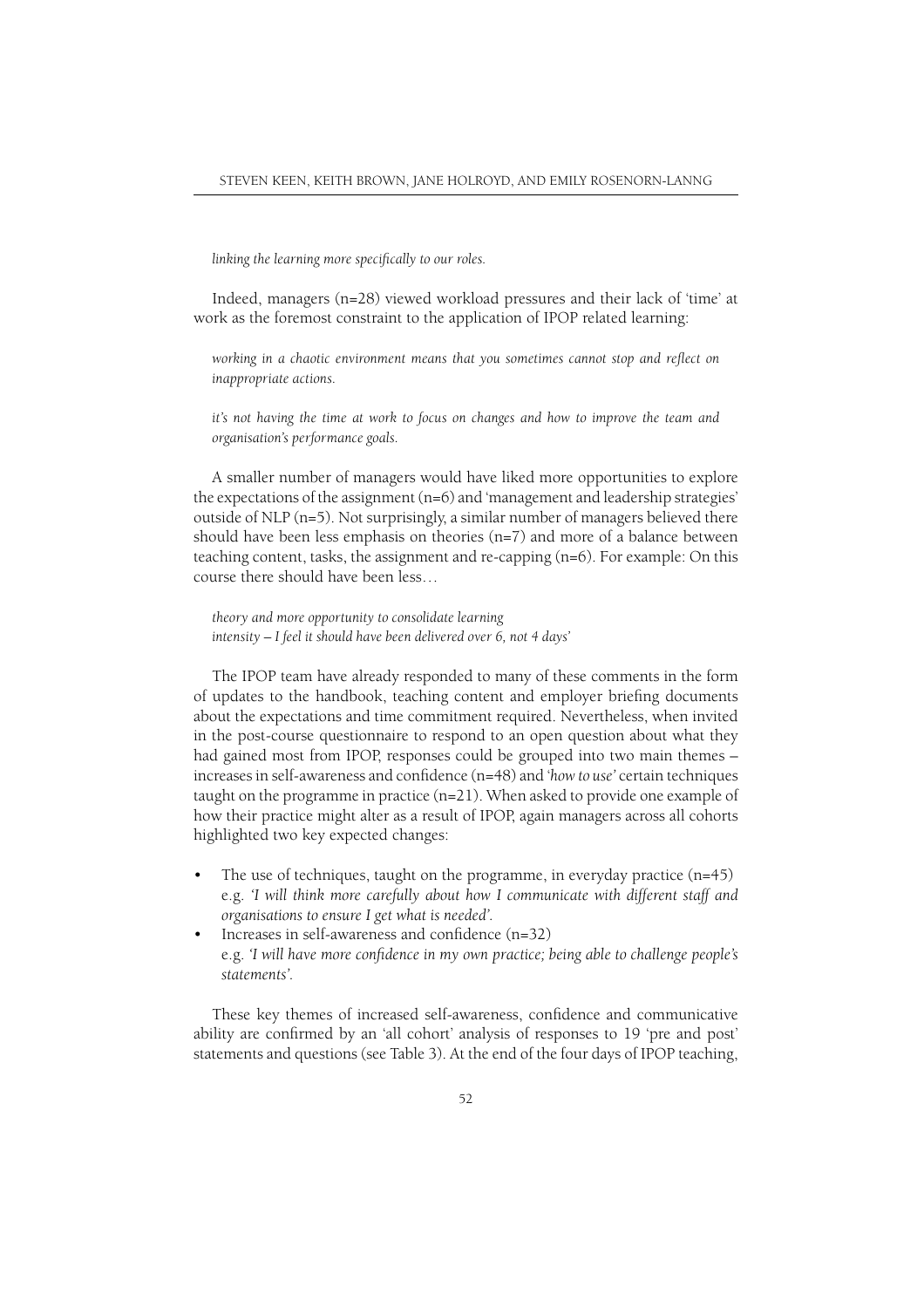managers indicated highly statistically significant (Wilcoxon signed ranks test; p<0.01) increases:

- in levels of general self-awareness and confidence in their work role
- in their perceived ability to communicate non-verbally, lead change through people and create a strong learning climate
- in feeling less overwhelmed in dealing with conflict at work.

When compared with the beginning of the IPOP programme, these changes represent relative impact shifts of between 7-12% over a ~6 week period. Other statistically significant ( $p<0.05$ ) changes include increases in the perceived ability of managers to communicate orally and in improving future performance to make a difference to individual service users. At this juncture, it is important to highlight that these 'pre-post' course questionnaire findings are based on managers' perceived ability and intentions. The following 'Further course impact' section contains extended evidence gleaned from an analysis of submitted assignments and telephone interviews completed approximately three months after IPOP teaching, of how the practice of managers' had actually changed.

#### **Further course impact**

The telephone interviews commenced with an open question to IPOP managers about the programme in general, before focusing on more detailed descriptions and explanations of IPOP related personal and organisational impact. From these responses a number of key themes emerged:

- IPOP has been delivered by *'enthusiastic'*, *'knowledgeable'* and *'inspiring'* tutors positively described as *'interesting'* and *'enjoyable'*
- It is positively contrasted with other public sector management courses, supported by a wide consensus of IPOP's *'engaging'*, *'practical'*, *'fresh'*, and *'innovative'* nature
- There is general recognition that the learning from the course is embedded in the assignment – even if managers are anxious, shocked or surprised at, or would have liked more detailed information on, having to complete it
- IPOP had enabled sustained improvements in managers' self-awareness, confidence and communicative ability.

Managers talked openly about concrete examples of IPOP-related impact. These examples are numerous and varied and typically contain evidence related to the key themes from the questionnaire findings, that is the impact of IPOP on managers' selfawareness, self-confidence and communicative ability. These 'personal' improvements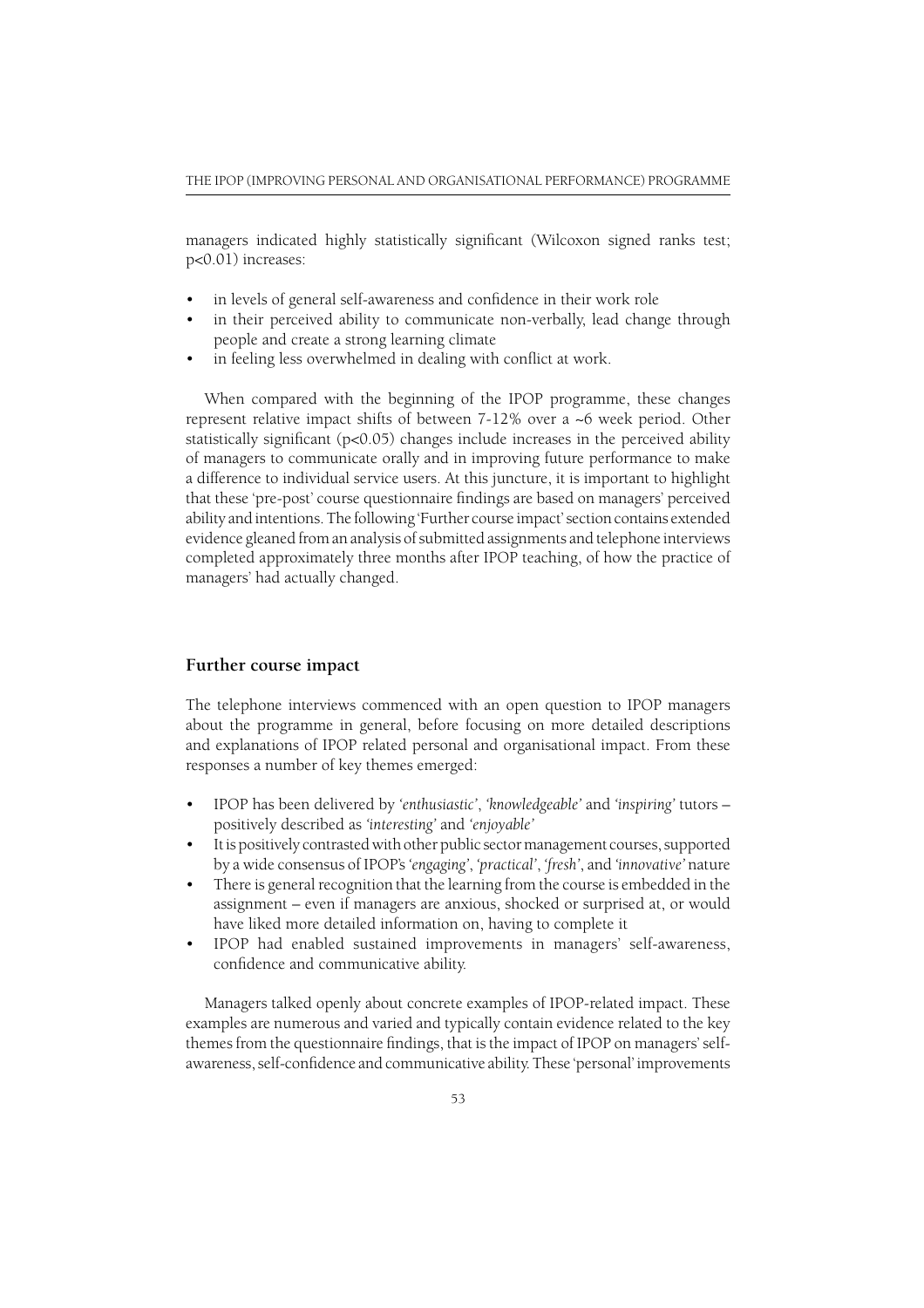STEVEN KEEN, KEITH BROWN, JANE HOLROYD, AND EMILY ROSENORN-LANNG

Table 3

Pre and Post Questionnaire Analysis (All Cohorts)

| Scale $1 =$ Lowest, $10 =$ Highest          | N  | Ζ        | Asymp Sig. | Mean<br>(2-tailed) Difference. | Relative<br>Change |
|---------------------------------------------|----|----------|------------|--------------------------------|--------------------|
| In general, how                             |    |          |            |                                |                    |
| self-aware do you feel?                     | 74 | $-4.002$ | $.00**$    | 7%                             | 9%                 |
| Please rate your current                    |    |          |            |                                |                    |
| level of job satisfaction                   | 75 | $-.629$  | .529       | $-1\%$                         | $-2%$              |
| How would you rate your                     |    |          |            |                                |                    |
| current level of stress at work?            | 75 | $-.271$  | .787       | 0%                             | $-1\%$             |
| Please rate your level                      |    |          |            |                                |                    |
| of confidence in your                       |    |          |            |                                |                    |
| current work role                           | 74 | $-3.352$ | $.01**$    | 5%                             | 7%                 |
| Oral Communication                          | 75 | $-1.987$ | .047*      | 4%                             | 5%                 |
| Written Communication                       | 75 | $-1.818$ | .069       | 3%                             | $4\%$              |
| Non-verbal communication                    | 75 | $-2.825$ | $.00**$    | 5%                             | 7%                 |
| Leading change                              |    |          |            |                                |                    |
| through people                              | 75 | $-4.212$ | $.00**$    | 7%                             | 11%                |
| Creating a strong                           |    |          |            |                                |                    |
| learning climate                            | 75 | $-4.056$ | $.00**$    | $8\%$                          | 12%                |
| Scale 1=Strongly Agree, 4=Strongly Disagree |    |          | Asymp Sig. | Mean                           |                    |
|                                             | N  | Ζ        |            | (2-tailed) Difference.         |                    |
| I feel I am able to protect                 |    |          |            |                                |                    |
| my well-being at work                       | 64 | $-.153$  | .88        | 0%                             |                    |
| I sometimes feel overwhelmed                |    |          |            |                                |                    |
| in dealing with conflict at work            | 64 | $-2.560$ | $.01**$    | 3%                             |                    |
| I feel I have the confidence                |    |          |            |                                |                    |
| to succeed in any problems at work 64       |    | $-.688$  | .49        | 0%                             |                    |
| I feel there is strong professional         |    |          |            |                                |                    |
| leadership within my team                   | 64 | $-.182$  | .86        | 0%                             |                    |
| I feel able to influence                    |    |          |            |                                |                    |
| the professional leadership agenda 64       |    | $-.105$  | .92        | 0%                             |                    |
| I feel I am able to hold people             |    |          |            |                                |                    |
| to account                                  | 64 | $-1.512$ | .13        | $-1\%$                         |                    |
| I feel I work hard with                     |    |          |            |                                |                    |
| a common sense of purpose                   | 64 | $-1.213$ | .23        | $-1\%$                         |                    |
| I feel I contribute well                    |    |          |            |                                |                    |
| to creating trust between staff             | 64 | $-1.091$ | .28        | $-1\%$                         |                    |
| I feel I work well in partnership           |    |          |            |                                |                    |
| with other organisations                    | 64 | $-.894$  | .37        | $-1\%$                         |                    |
| I feel able to improve future               |    |          |            |                                |                    |
| performance to make a difference            |    |          |            |                                |                    |
| to individual service users                 | 64 | $-1.964$ | $.05*$     | $-1\%$                         |                    |

N = numbers of managers. Z = Wilcoxon signed ranks test statistic. Asymp. Sig (2-tailed) = statistical significance (2-tailed).  $*$  = probability of less than 0.05 or p<0.05.  $*$  = probability of less than 0.01 or p<0.01

Mean difference = the difference between the pre- and post- scores aggregated over all cohorts Relative change = the difference between pre- and post- course ratings relative to the starting point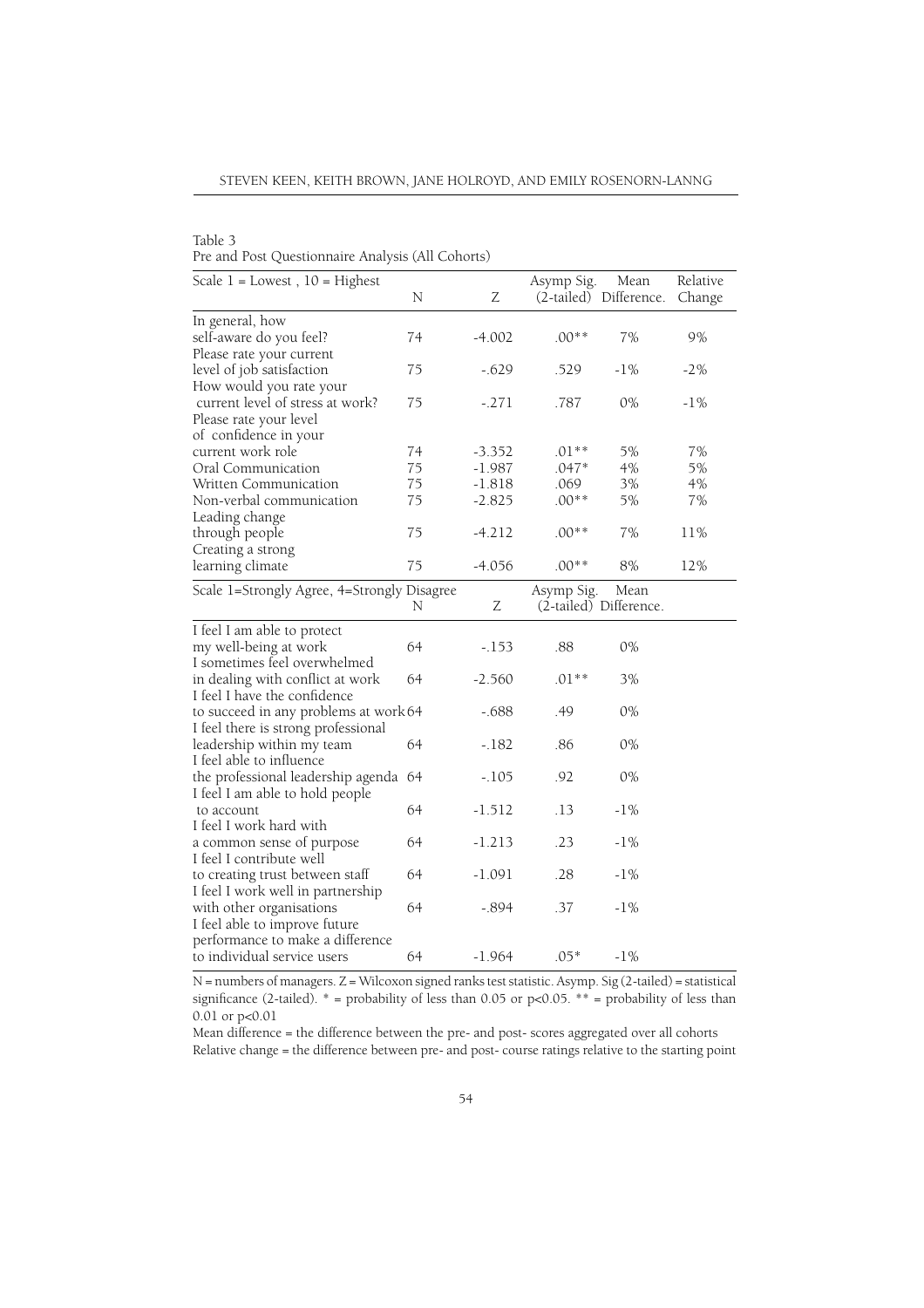often acted as catalysts toward organisational impact, including impact on users of services. The most effective way of displaying this type of example of impact is in the form of vignettes, using the actual words of the managers themselves. Three vignettes have been chosen from the telephone interviews to illustrate the actual and concrete nature of these changes and to highlight the important association between increases in self-awareness, communicative ability and self-confidence  $-$  and the impact of these changes on the managers' practice and their organisation.

#### *Agency 1. Vignette*

Hannah (pseudonym) believed that her previous (pre-course) relationship with her manager had been having a negative impact:

*it left me feeling, and a number of my colleagues, that she [the manager] didn't appreciate the impact she was having on us with regard to disempowering us, when we were able to make our own decision. I regarded myself as very able and very self-aware. Yet, I felt I was at a point where I'd really been disempowered and couldn't make the smallest decisions, and so I wanted to deal with that relationship and also the relationship with the group of staff that I was managing.*

Hannah expressed a desire to become more assertive in the relationship with her manager. The course had played a key part in realising this objective.

*it was the behaviour that was really important to me, that learned behaviour – how to use the language – what you pick up on – how NLP works…that was the important part for me…it enabled me to enter into dialogue with my line manager…she had, for example, wanted me to be more assertive…rather than saying to her 'is this alright?'…I then made a concerted effort to do things differently…it has shifted…*

Raising this personal issue with her line manager led to Hannah being able to work in a more appropriate way with her colleagues.

#### *Agency 2. Vignette*

Ella (pseudonym) believed that the course had given her increased confidence to deal with the difficult aspects of her role. The case study below illustrates how she has been able to harness this increased confidence to deliver significant organisational impact:

*At a meeting I had with other service managers in my organisation ... one of my aims was to eliminate the use of agency staff within the organisation, and to do that I needed to liaise with other service managers and talk about sharing staff etc...[as using agency staff is] fi nancially*  not really viable long term and also for continuity of care... [it's] more beneficial for the people *we support if they have a regular staff team in place....the teams are very small so we're quite*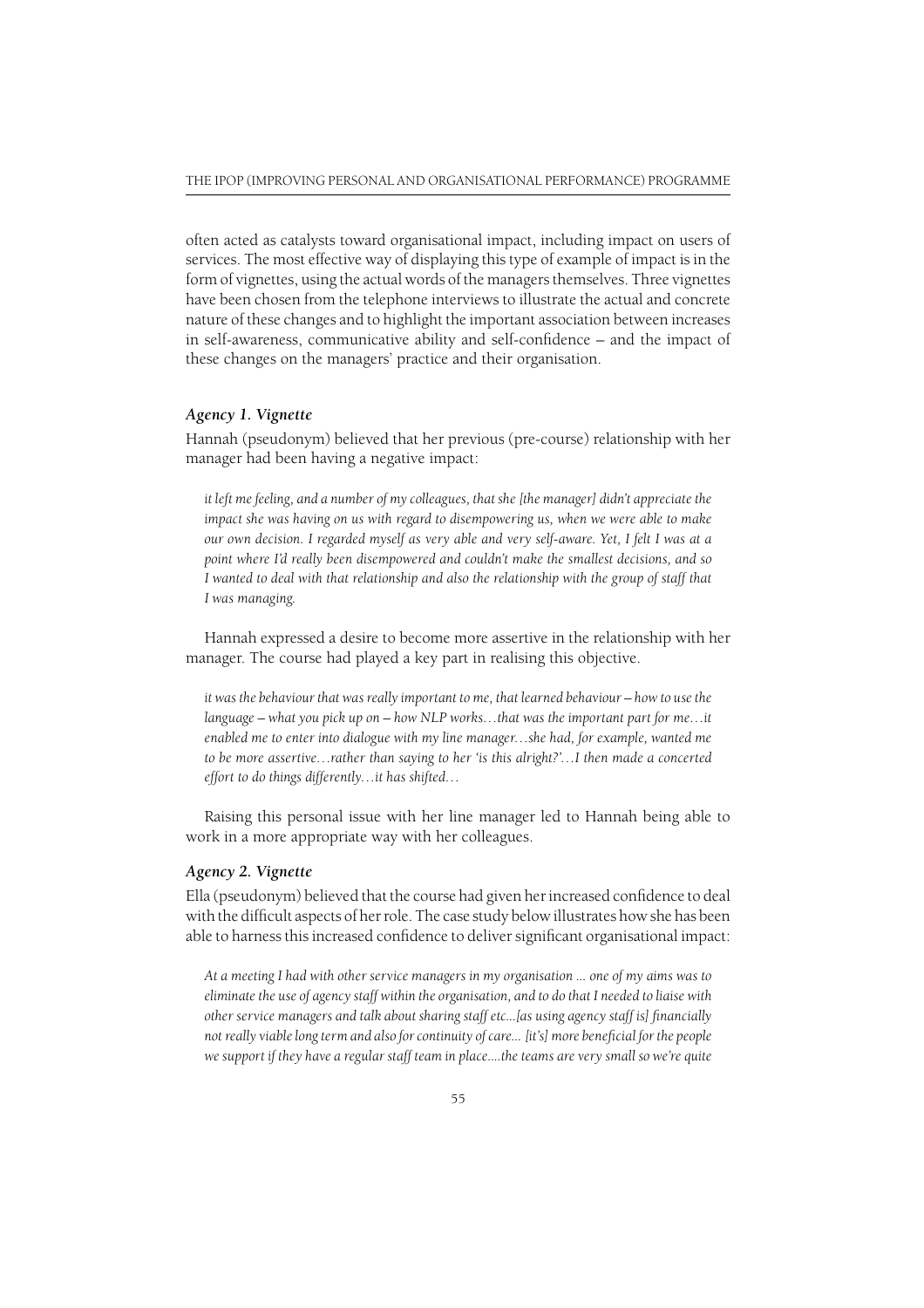*vulnerable to needing extra help...so we're trying to work with other managers to utilise other staff as well as building the teams to cover each other...I did plan a little in advance of a meeting with one particular service manager...I noticed she was mentioning about the fact that staff had not previously enjoyed working across different departments because of the different job roles, and I noticed how she kept on touching the back of her neck, and obviously I picked up*  it was something she wasn't comfortable with talking about...I definitely wouldn't have even *noticed that before the course...I was able to use the advanced questioning model to get the rest of the information. It had been a couple of members of staff that had found it difficult, for x number of reasons, and we were able to work around that, so rather than it being a 'no go', I was able to go a bit deeper...we were able to come up with a plan that avoided any*  issues that staff had found difficult before... We were able to work around it and say if you *can be flexible for us, we can be flexible for you...there has been a really good result...in all but one of our services we've not had agency for several number of weeks...Neuro-linguistic Programming has been useful in that...it has helped to put things in place and action them.*

#### *Agency 3. Vignette*

Rosie (pseudonym) reported that when she moved into the management role she did not receive any formal training and had relied on her own life experience to help her to manage conflict and to supervise staff. She has used specific techniques learnt on the programme e.g. matching words and discovered that these techniques had given her *'almost instantaneous results'*. Rosie recalled recent events where she had used these techniques to deal with conflict within the team:

There were some very conflict filled situations, which I would have floundered in a year or *six months ago, but using these techniques actually surprised me about how useful they were, and they allowed me to understand people better and just how we all think about mapping and where we are.*

Rosie's team is currently undergoing their third restructure in the last three years – this had led to major changes in management structures throughout the department. As a result there are some individuals who are unhappy about the changes, and having joined a new team in the current climate, this has proved challenging (initially). Without IPOP Rosie does not feel she would have been able to have resolved the situation quite so quickly or effectively.

*I don't think I could have managed it [the restructure] as well without this course behind me, as I have been able to use all of the techniques or most of them to stay measured, to feel that I could cope with the situation, I used all of the things I have been taught. I have been trying*  to implement them. It's not always easy when some flash point happens that you weren't *expecting, but I've managed to pull it together and bring the teams around really quite nicely now. Without the training I am not sure that I would have been able to resolve the situation so quickly or effectively.*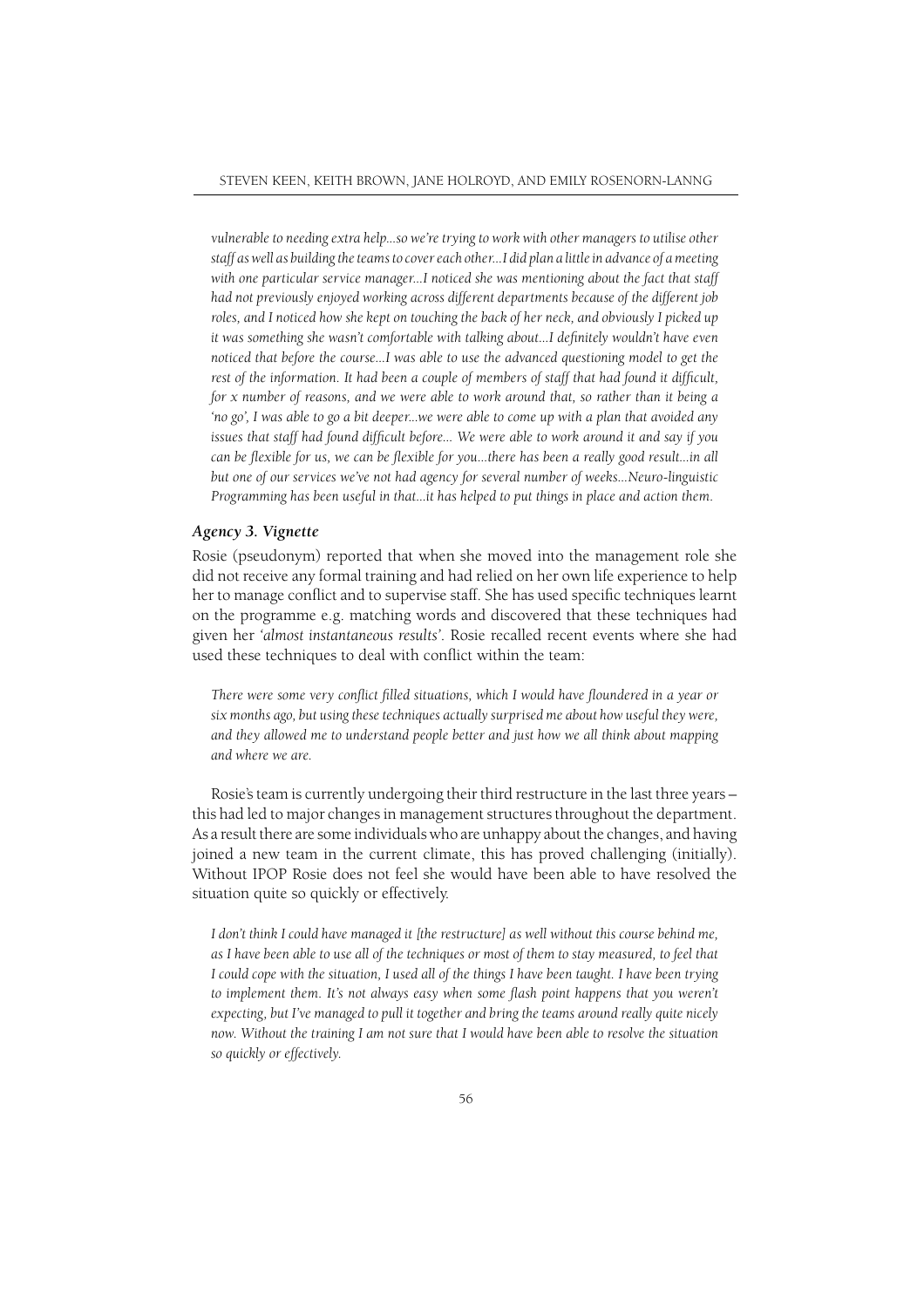#### Initial review of submitted assignments

The final aspect of the three-stage evaluation was an analysis of 32 submitted assignments. Managers developed an action plan as part of the assignment focusing on two objectives (personal and organisational). The two most popular objectives centre on communication:

- Improving supervision within the organisation (n=16 objectives)
- Improving personal communication (n=15 objectives)

Other objectives focused on improving managers' confidence as leaders (n=6 objectives); improving self-awareness (n=4 objectives); more effective line management of others (n=2 objectives); and improving the effectiveness of meetings (n=2 objectives). Single-themed objectives ranged from 'improving work-life balance' to 'working better with partner organisations' and 'service redesign' work. Examples of comments from IPOP managers during their assignments included the following statements:

*Team members have seen a change in my behaviour; they state I am more responsive, focused and approachable.*

*An increased awareness of myself, my impact on others and how I can positively infl uence them have all come about through my learning with this work.*

*Completing the assignment has demonstrated that I have developed and improved my personal and professional organisational performance by developing different strategies to improve my communication techniques and managing relationships more successfully with colleagues.*

These are complimented by further comments from the third party testimony in which line managers confirm the practical application of the objectives within the action plan, again confirming the development of self-awareness, confidence and communicative ability:

*in my opinion (the individual's) competence has been extended and improved through the process of this assignment and their abilities have shone through.*

there is significant post-qualifying development. The student has confronted issues they have *always found difficult.* 

*I feel that (the individual's) new learned approach to communication with their staff will continue to reap benefits for the department and herself. I would like to extend this learning to other managers.*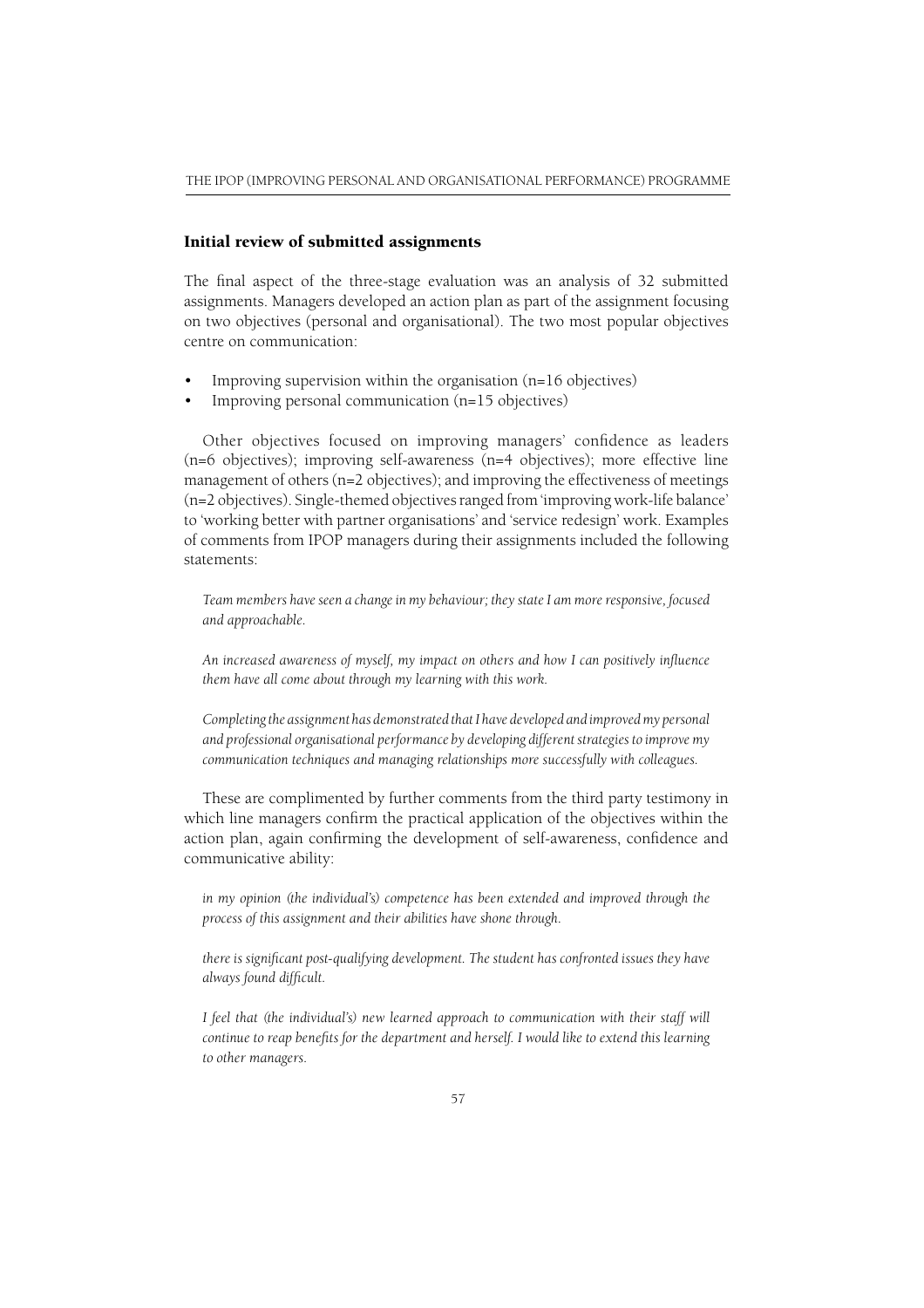## Discussion and implications

The majority of studies evaluating social work education have not attempted to measure changes in behaviour (Carpenter, 2011). This is the first known study aiming to evaluate the impact of an introductory post-qualifying social work management development programme by seeking out evidence of self-reported changes in managerial behaviour and organisational practice. IPOP evaluated positively; highly significant increases in perceived levels of general self-awareness (see McAllan & MacRae, 2010), confidence at work and in managers' perceived ability to communicate non-verbally, lead change through people and create strong learning climates are apparent at the end of the taught component. These changes represent an impressive relative impact shift of between 7-12% over a short ~6 week period and after just 4 days of teaching. These perceived changes have been confirmed by actual examples of IPOP related impact from both telephone interviews and assignments at three months; that is, that IPOP had enabled self-reported improvements in managers' selfawareness, confidence and communicative ability – and that these changes had led to sustained examples of organisational impact (also see McAllan & MacRae, 2010).

To increase our confidence that these differences are attributable to IPOP we could have designed this pre-test, post-test evaluation with a no-intervention or otherintervention control group and random allocation – both impractical options, given that employers were paying for their managers to complete IPOP. This is probably why there has been 'no examples of randomised controlled trials of educational interventions in social work' (Carpenter, 2011, p.133). The mixed method approach of using follow up telephone interviews and an analysis of assignments to gain actual examples of personal and organisational impact is a far more appropriate technique for aetiological purposes (for example, see McAllan & MacRae, 2010). However, the main limitations of this evaluation relates to the sample and the self-report nature of the data.

While IPOP managers (Table 1) come from both children's and adult services in five widespread local authorities and three independent, voluntary and private sector organisations, about half the managers and four (out of seven) IPOP cohorts hail from one local authority. Since this evaluation, IPOP has continued to be accessed by further local authorities  $(n=5)$ , independent, voluntary and private sector organisations (n=6) and managers (n=69) with similar results. In other words, over time and as the response rate to the evaluation moves above 77%, it should be possible to demonstrate increased confidence in the wider impact of IPOP. It has also not been possible, because of the sensitive nature of the questionnaires, to link programme outcomes with the experience or position of IPOP managers. Although the data in this study is self-reported, line managers do provide evidence and confirmation of the practical application and impact of the objectives within the action plan in their 'third party' testimony.

Whilst the characteristics of this sample are broadly similar to all candidates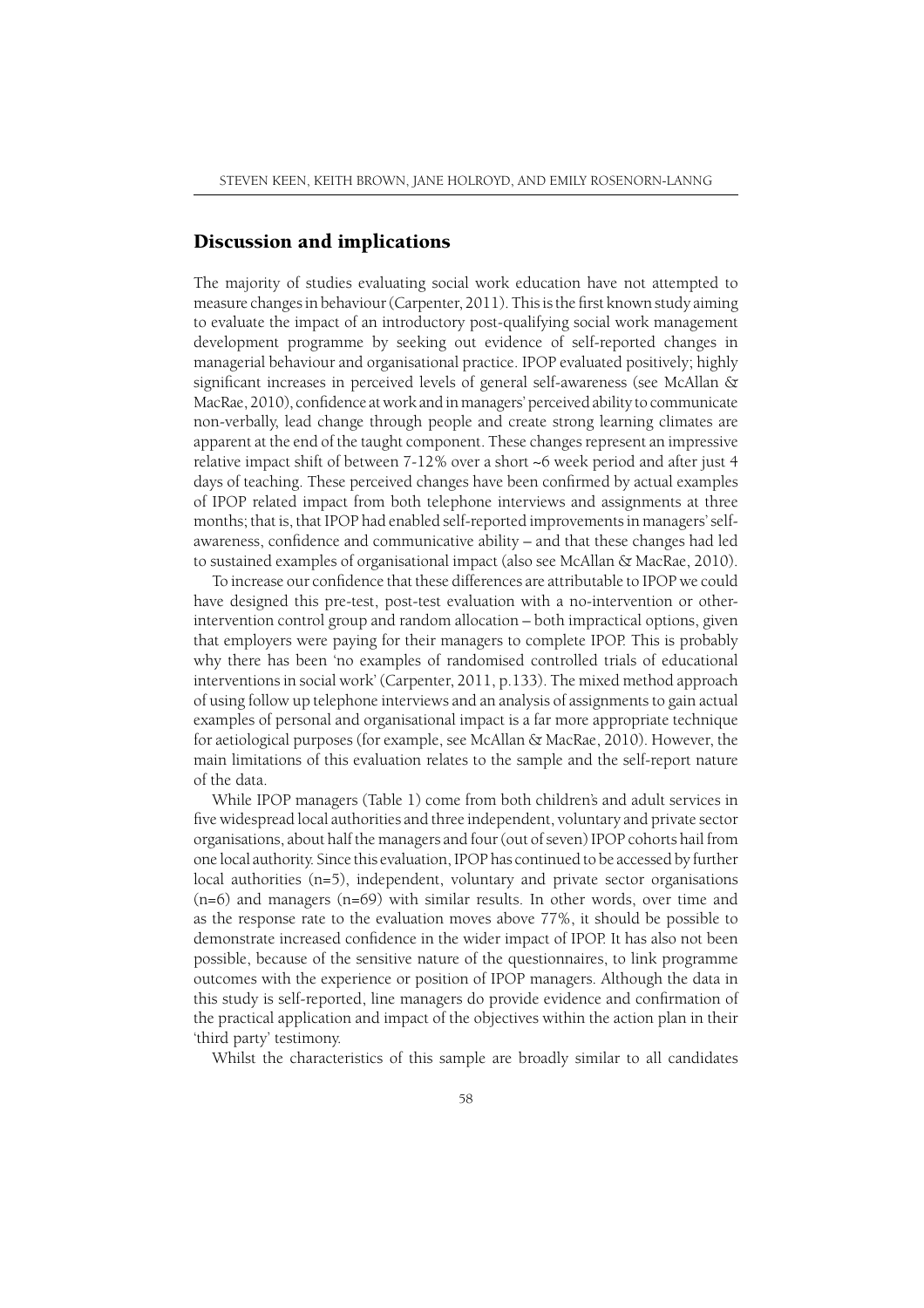completing other leadership and management programmes at BU when comparisons are made with national data (GSCC, 2011), it would appear that male managers (31% vs 20%), white managers (97% vs 81%), those managers with at least a degree level qualification (60% vs 40%) and managers with additional learning needs (12% vs 7%) are over-represented in the IPOP sample. The implications for the PCF and future management development of social work managers in their 40s and 50s who for the most part are likely to have initially qualified at diploma, not degree, level and have additional, most likely to be dyslexia related, learning needs, are considerable. In part, this is why nearly 60% of the variance in overall course evaluation ratings may be predicted by managers' expectations of the subject content and range of topics. Put another way, programme content needs to be relevant to the work of social work managers. The concept of self-leadership is, therefore, highly likely to be critical to the future development of individuals with management responsibility in social work (Skills for Care, 2008; Hafford-Letchfield & Bourn, 2011; Holroyd & Brown, 2011; Leadership Academy, 2011). The skill and experience of any tutors, and the assessment process, should also not be underestimated. In this case, the development of an action plan focused on the critical reflection and analysis of two (personal and organisational) objectives. The fact that the employer confirms this evidence in their 'third party' testimony gives credence to the objectives themselves but also verifies to the employer the usefulness of the programme (McAllan  $\&$ MacRae, 2010). Again, without this perceived relevance or usefulness, the purchase of future programmes is likely to reduce. Perhaps this is why the investment in, and take-up of, post-qualifying social work management courses has been so low (see GSCC, 2011) given the rhetoric (for example, Ofsted, 2012); that is, they are just not relevant to the practice of social work managers?

Leinster's study of 56 social work managers in Ireland found that none had received social work management development specific to their roles. Therefore, much social work leadership and management development appears to be of an inhouse nature, that is, with no assessment (e.g. McAllan & MacRae, 2010) or generic, for example an MBA (Master's Degree in Business Administration). Purchasers are none the wiser as to the impact of these programmes on changes in behaviour and organisational practice or indeed whether there is any benefi t to the well-being and quality of life of the people they serve. Though in the leadership and management field, this is not unusual (see Armstrong  $\&$  Fukami, 2009; Ashworth et al., 2010). General evidence about the impact and effectiveness of leadership and management programmes and their content is weak (Hafford-Letchfield  $\&$  Bourn, 2011; Hafford-Letchfield & Lawler, 2010).

We also believe social work managers are crying out for leadership and management development (McAllan & MacRae, 2010) that is relevant to themselves, their employer and the user (Leinster, 2010) – development that is assessed in a meaningful way and evaluated – development that is appropriate and practical for those with additional learning needs – development that changes their practice and, therefore,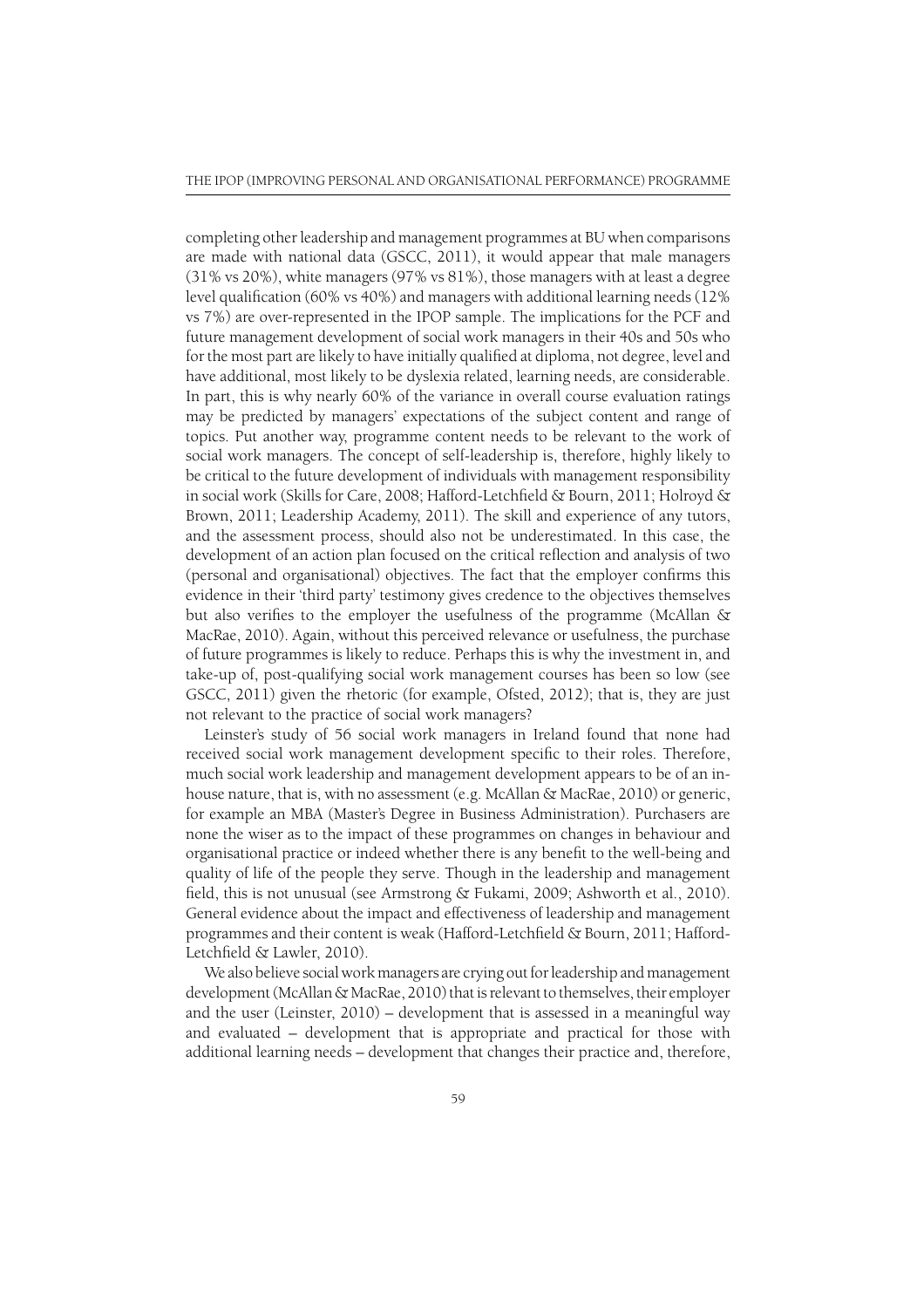the practice of others for the common good. Investment in this type of leadership and management development for the remaining 11,000 plus social work managers to fulfi l the intentions of the PCF, in particular the 'professional leadership' and 'context and organisations' domains (TCSW, 2012) is crucial for the development of the profession and the people they serve:

*These are ways of thinking and this is language I wouldn't have used…before I started the course. Considering I've been in the work for 25 years plus and I'm in my 50s and we're only three months in, well I think that's a considerable impact on the way I'm thinking and the way I'm talking.*

## Acknowledgements

Thank you to the 75 social work managers for taking part in this evaluation. KB and JH conceived the study. KB, JH and SK designed the study. SK drafted the paper; KB, JH and ER-L have subsequently revised it for intellectual content. JH and Vicky Ross delivered the IPOP programme. ER-L designed the tables and co-ordinated the majority of the data collection and statistical data analysis, supported by SK, Lucy Morrison, Angela Warren and Andrew Harding. SK and Andrew Harding analysed the interview data and JH completed the assignment analyses. SK, KB, ER-L and JH have interpreted the data.

## References

- Armstrong, S. and Fukami, C. (2009) Past, present and future perspectives of management learning, education and development. in S. Armstrong and C. Fukami (Eds.) *The Sage Handbook of Management Learning, Education and Development.* London: Sage, (pp.1-22)
- Ashworth, R., Boyne, G. and Entwistle, T. (2010) Reflections on theories of public service improvement. in R. Ashworth, G. Boyne, and T. Entwistle *Public Service Improvement. Theories and evidence.* Oxford: OUP (pp.205-217)
- Bailey, D. (2002) 'Training together part two: An exploration of the evaluation of a shared learning programme on dual diagnosis for specialist dug workers and Approved Social Workers. *Social Work Education*, 21, 6, 685-699
- Bailey, D., Carpenter, J., Dickinson, C., and Rogers, H. (2003) *Post Qualifying Mental Health Training*. London: National Institute of Mental Health
- Brown, K. and Keen, S. (2004) Post-qualifying awards in social work (Part 1): necessary evil or panacea. *Social Work Education* 23, 1, 77-92

Brown, K., McCloskey, C., Galpin, D., Keen, S., and Immins, T. (2008) Evaluating the impact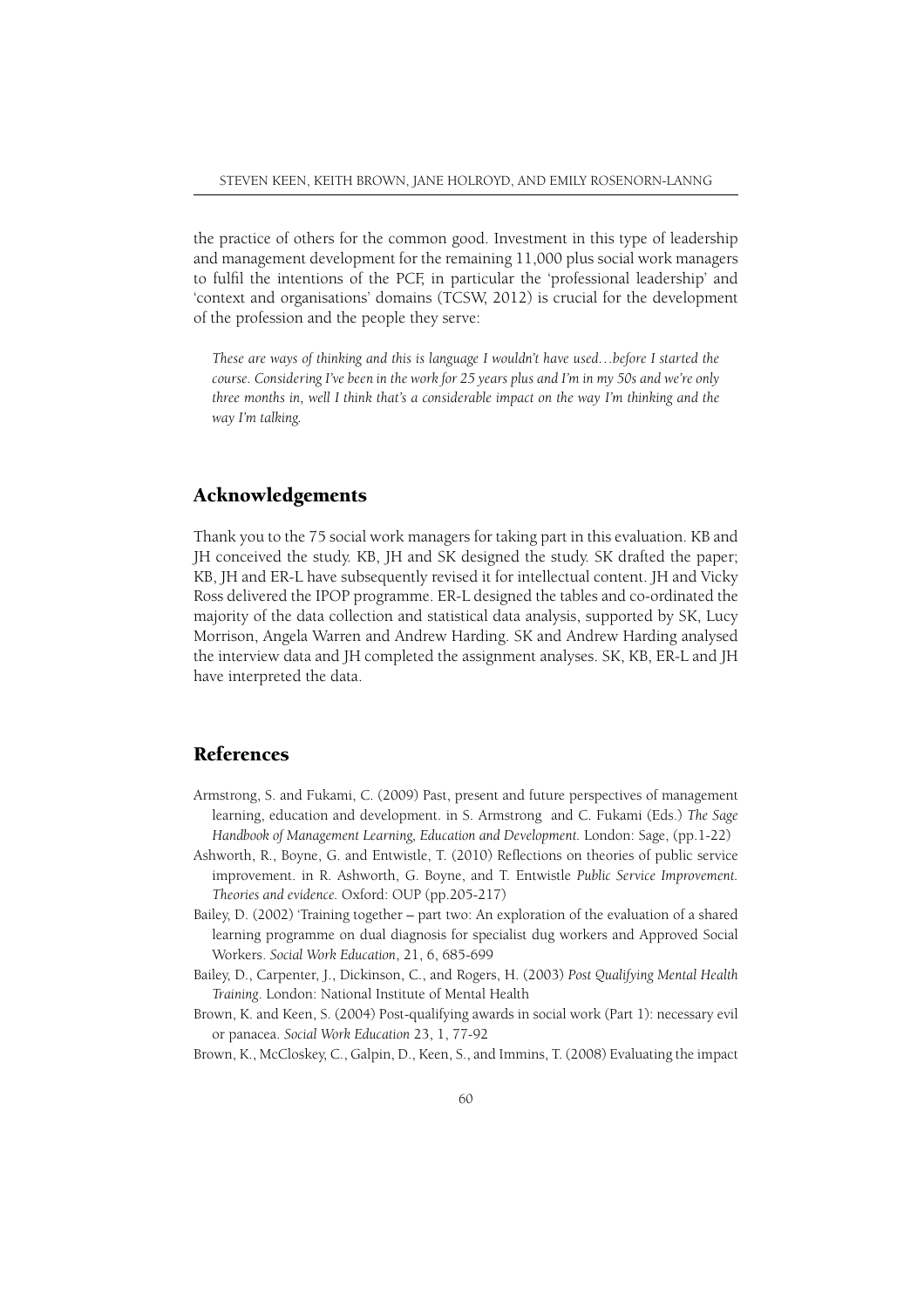of post-qualifying social work education. *Social Work Education*, 27, 8, 853-867

- Chapman, J. and Morris, M. (2011) Post-qualifying students' experiences of implementing skills acquired from a 'hearing voices' module into routine clinical practice. *Journal of Mental Health Training, Education and Practice*, 6, 2, 85-92
- Carpenter, J. (2011) Evaluating social work education: A review of outcomes, measures, research designs and practicalities. *Social Work Education*, 30, 2, 122-140
- DCSF (Department for Children, Schools and Families) (2009) *Building a Safe, Confident* Future: The final report of the Social Work Task Force. London: DCSF
- Doel, M., Nelson, P., and Flynn, E. (2008) Experiences of post-qualifying study in social work. *Social Work Education*, 27, 5, 549-571
- GSCC (General Social Care Council) (2004) *Revised Post-Qualifying Framework for Social Work Education and Training*. London: GSCC
- GSCC (2007) *Leadership and Management Specialist Standards*. London: GSCC
- GSCC (2011) *A Report on Social Work Education in England: Data pack*. Rugby: GSCC
- Hafford-Letchfield, T. and Lawler, J. (2010) Guest editorial: Reshaping leadership and management: The emperor's new clothes? *Social Work and Social Sciences Review*, 14, 1, 5-8
- Hafford-Letchfield, T. and Bourn, D. (2011) 'How am I doing?': Advancing management skills through the use of a multi-source feedback tool to enhance work-based learning on a post-qualifying post-graduate leadership and management programme. *Social Work Education*, 30, 5, 497-511
- Holroyd, J. (2012) *Improving Personal and Organisational Performance in Social Work*. London: Sage
- Holroyd, J. and Brown, K. (2011) *Leadership and Management Development for Social Work and Social Care: Creating leadership pathways of progression.* Birmingham: Learn to Care
- Jones, R. (2010) Managing at a distance in social work and social care. *Social Work and Social Sciences Review*, 14, 1, 59-75
- Jones, J., and Attfield, R. (2007) *Flying High: Some leadership lessons from the Fast Track Teaching Programme.* Reading: CfBT Education Trust
- Kelly L. and Jackson, S. (2011) Fit for purpose? Post-qualifying social work education in child protection in Scotland. *Social Work Education*, 30, 5, 480-496
- Laming, H. (2009) *The Protection of Children in England: Action plan*. London: TSO
- Leadership Academy (2011) *Leadership Framework*. London: Department of Health
- Leinster, J. (2010) Social work management in Ireland: time for education and training. *Social Work and Social Sciences Review*, 14,2, 73-94
- Manz, C. and Neck, C. (2009). *Mastering Self-Leadership: Empowering yourself for personal excellence*. Englewood Cliffs, NJ: Prentice Hall
- McAllan, W. and MacRae, R (2010) Learning to lead: evaluation of a leadership development programme in a local authority social work service. *Social Work and Social Sciences Review*, 14, 2, 55-72
- Munro E (2011) *The Munro Review of Child Protection. Final report. A child centred system*. London: TSO
- Neill, M. (2009). *Supercoach 10 secrets to transform anyone's life*. London: Hay House